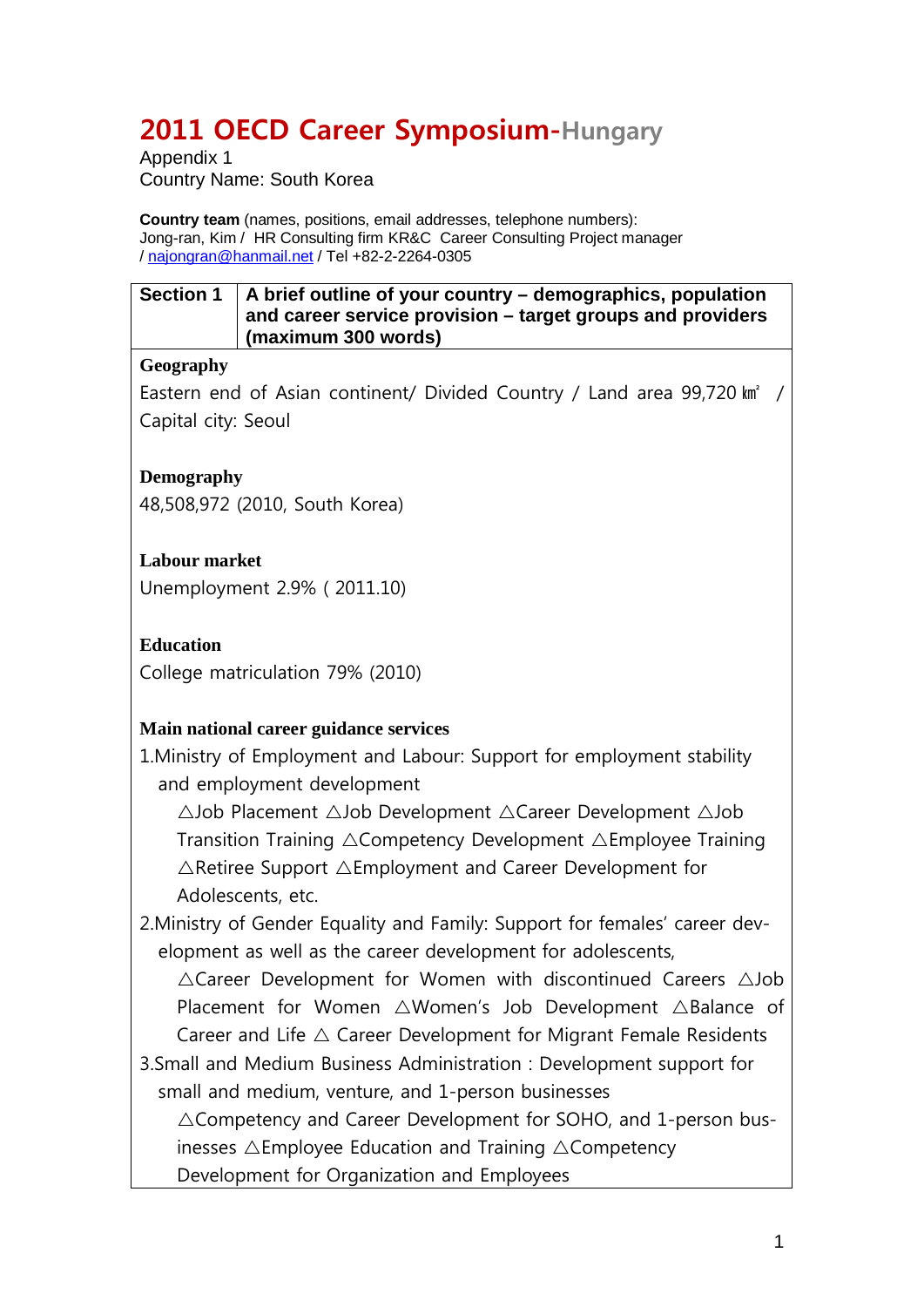| 4. Ministry of Education, Science and Technology: Young adults' career |  |  |  |
|------------------------------------------------------------------------|--|--|--|
| path development                                                       |  |  |  |

 $\triangle$  Support for the Young Adults' Career Path Advisors  $\triangle$ Academic Development  $\triangle$ Business Start-up Education

- 5. Ministry of Welfare : Welfare-related Career Services  $\triangle$ Reemployment Support for Middle Age Citizens  $\triangle$ Retiree Career Development  $\triangle$ Education and Training  $\triangle$ Academic Development of Low-Income Household Children ACareer Care for Low-Income Individuals' Re-socialization
- 6.Ministry of Patriots and Veterans Affairs : Services for discharged servicemen's employment and career change

| <b>Section 2</b>                                                                                                         | section). | Taking each of the four general symposium<br>themes (see below), describe the two greatest<br>strengths and two greatest weaknesses<br>relating to each theme in your country<br>(maximum 100 words for each strength and<br>weakness; therefore maximum 400 words per<br>theme and maximum 1,600 words in this |  |  |  |
|--------------------------------------------------------------------------------------------------------------------------|-----------|-----------------------------------------------------------------------------------------------------------------------------------------------------------------------------------------------------------------------------------------------------------------------------------------------------------------|--|--|--|
| Theme 1: Political, economic and social changes and the changing role<br>of career guidance and career guidance policies |           |                                                                                                                                                                                                                                                                                                                 |  |  |  |
|                                                                                                                          |           | In response to political, economic and social changes, policies such as                                                                                                                                                                                                                                         |  |  |  |
| $\triangle$ Job Creation Programs $\triangle$ Discontinued Women's Careers Projects                                      |           |                                                                                                                                                                                                                                                                                                                 |  |  |  |
| $\triangle$ Migrant Female Residents' Career Development Programs $\triangle$ Retiree                                    |           |                                                                                                                                                                                                                                                                                                                 |  |  |  |
| Adjustment Programs △Employees' Job Performance Development                                                              |           |                                                                                                                                                                                                                                                                                                                 |  |  |  |
| Programs $\triangle$ Programs to Reduce stress in the work place $\triangle$ Programs                                    |           |                                                                                                                                                                                                                                                                                                                 |  |  |  |
| seeking to balance work and life, and $\triangle$ the Young Adults' Career Path                                          |           |                                                                                                                                                                                                                                                                                                                 |  |  |  |
| Development programs are being implemented.                                                                              |           |                                                                                                                                                                                                                                                                                                                 |  |  |  |
| Strength 1                                                                                                               |           | Weakness 1                                                                                                                                                                                                                                                                                                      |  |  |  |
| Various channels of the central and                                                                                      |           | Weakness 1 Need move from                                                                                                                                                                                                                                                                                       |  |  |  |
| regional autonomous governments,                                                                                         |           | quantity-focused services to                                                                                                                                                                                                                                                                                    |  |  |  |
| coupled with intensive budget                                                                                            |           | quality-focused services                                                                                                                                                                                                                                                                                        |  |  |  |
| support                                                                                                                  |           |                                                                                                                                                                                                                                                                                                                 |  |  |  |
|                                                                                                                          |           |                                                                                                                                                                                                                                                                                                                 |  |  |  |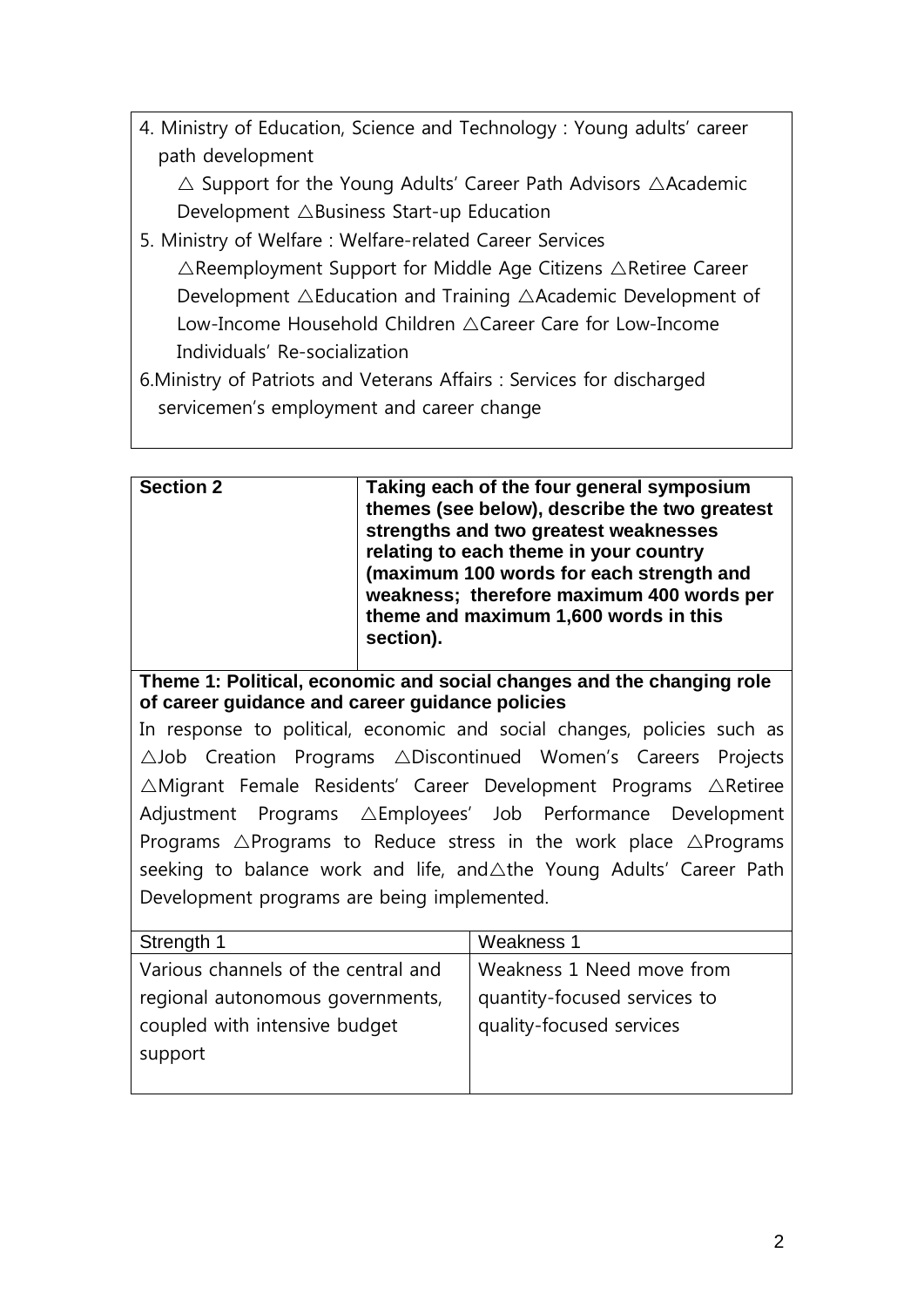# **Theme 2: Lifelong guidance policy as a part of integrated human resource development policies – challenges and opportunities**

For efficient human resources, Theme 2 is probably the most important factor. However, when taking into account the direction of public demand and other political-social-economic considerations, it is often given low priority. Therefore, we will need to convince policy makers and politics, as well as civil society, for the need to set aside budget and make preparations for the establishment for such a system.

The importance of work is unprecedented even now, and in the new future will be even more so with upcoming  $\triangle$ global environmental changes  $\triangle$ longer life expectancies, and  $\triangle$ the pursuit of a satisfying life. Accordingly, a new consolidated human resources development policy is organized according to  $\triangle$ population sub-segments  $\triangle$ groups of production activity and  $\triangle$  gender to allow for effective mutual synergies.

# Example

- $\triangle$ Population sub-segments: need for policy to establish goals per subsegment and harness concurrent synergies (e.g. finding and developing satisfying jobs – job immersion and performance improvements)
	- Preschool Elementary
	- Middle-High School
	- University
	- Working Ages
	- Retirees

 $\triangle$ Groups of Production Activity: need for tailored support policies according to the characteristics of the groups

- By Capacity : Group Corporations, Large Businesses, Small and Medium Businesses, Venture Businesses, Self-Employed, 1-Person Businesses
- By Business Type : Electronics, semiconductors, telecommunications, petroleum, rubber, shoes, air travel, hospitality, etc.
- By Job Type : Manager, Researcher, Production Line, Contract Worker, etc.

 $\triangle$ Sex : Male-Female (Discontinued Career Women, Childcare Support, Balancing Work and Life, etc.)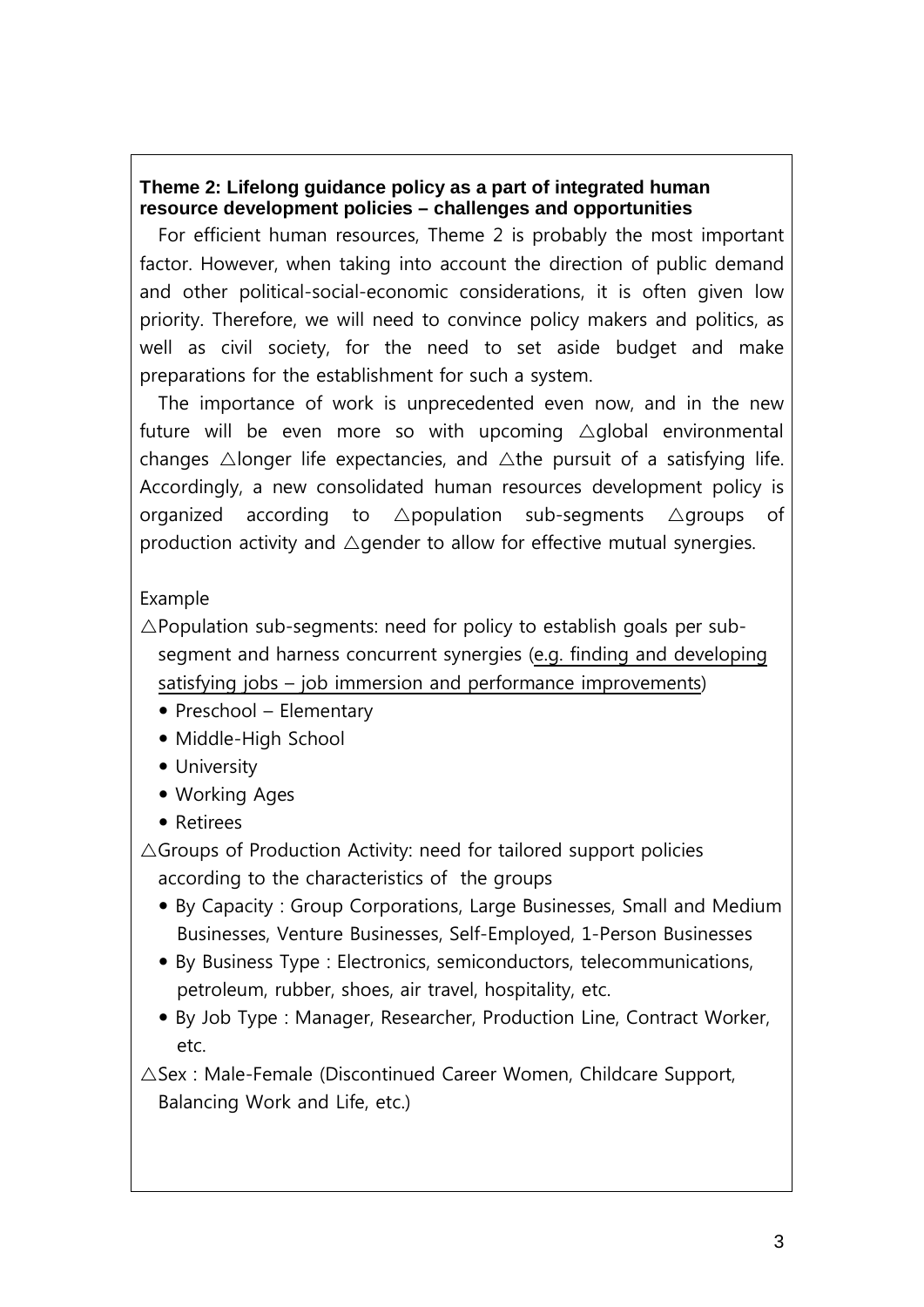| Strength 1                          | Weakness 1                          |
|-------------------------------------|-------------------------------------|
| Can proactively develop systematic  | Difficult to establish and execute  |
| production-welfare and satisfying   | future-oriented policies due<br>to  |
| jobs in anticipation of current and | current political and social issues |
| future global environmental changes |                                     |
| and longer life expectancies        |                                     |
|                                     |                                     |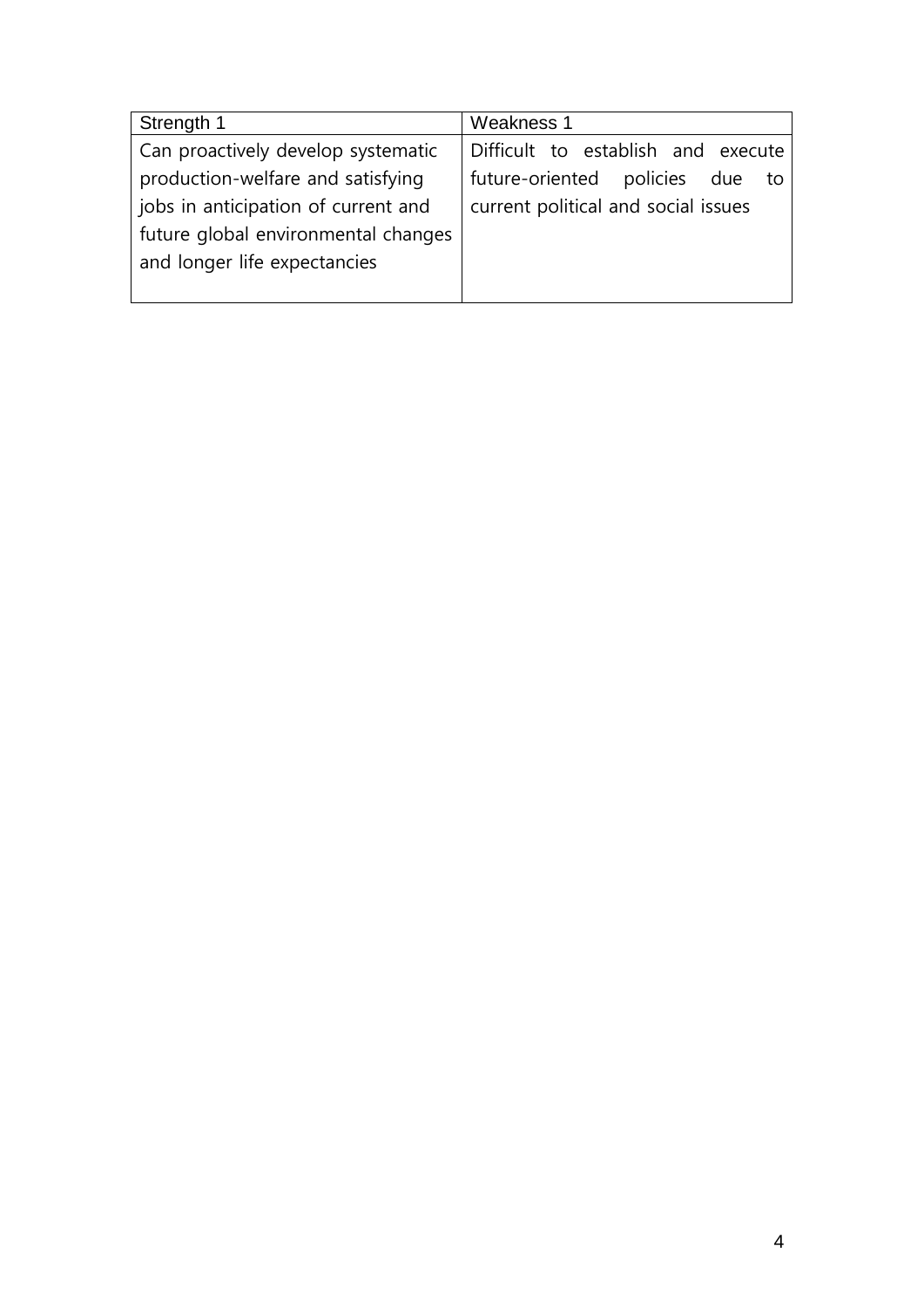## **Theme 3: The changing world and the changing role of career guidance – skills and competencies for lifelong guidance practitioners**

South Korea is slated to enter into an unprecedented super-aged society. Therefore it is judged that the most pressing issues for increasing welfare and the happiness of the Korean people are  $\triangle$  production-welfare policies and  $\triangle$  development of satisfying, post-retirement, lifetime jobs.

However, the issues given the most attention today, due to political, economic and social considerations, are  $\triangle$ about Young adults, and retirees who need post retirement jobs. Also the  $\triangle$ Employee Job Performance Development needs attention. There is an urgent need to prepare for Korea's transition into a super-aged society in the coming 5 to 10 years by developing satisfying, lifetime jobs for citizens. ( Other countries are expected to face similar problems due to aging populations )

## Best Practice

SK Energy, Samsung, Torayseahan, Unilever Korea

Proactively responded to global environmental changes. Visions of the company organization and the employees were successfully aligned with the goal of post-retirement, lifetime job development. The efforts succeeded in achieving goals of business globalization, as well as team-job immersion, team-building, and job performance enhancement. This resulted in a successful change in management for the organization and employees, as well as improved performance.

| Strength 1                                                                                                     | Weakness 1                                                             |
|----------------------------------------------------------------------------------------------------------------|------------------------------------------------------------------------|
| Individual<br>strengths efficiently                                                                            | Costs are higher than general group                                    |
| developed due to group workshops<br>tailored individual<br>and<br>career<br>consulting given to the employees. | education and training                                                 |
| Strength 2                                                                                                     | Weakness 2                                                             |
| Can accurately pinpoint a group's or                                                                           | Differences in results may occur                                       |
| employee's goal requirements, and                                                                              | depending on the quality of solution                                   |
| tailor solutions to problems                                                                                   | design for the identified<br>goal<br>requirements, the<br>professional |
|                                                                                                                | competence of the consultants, and                                     |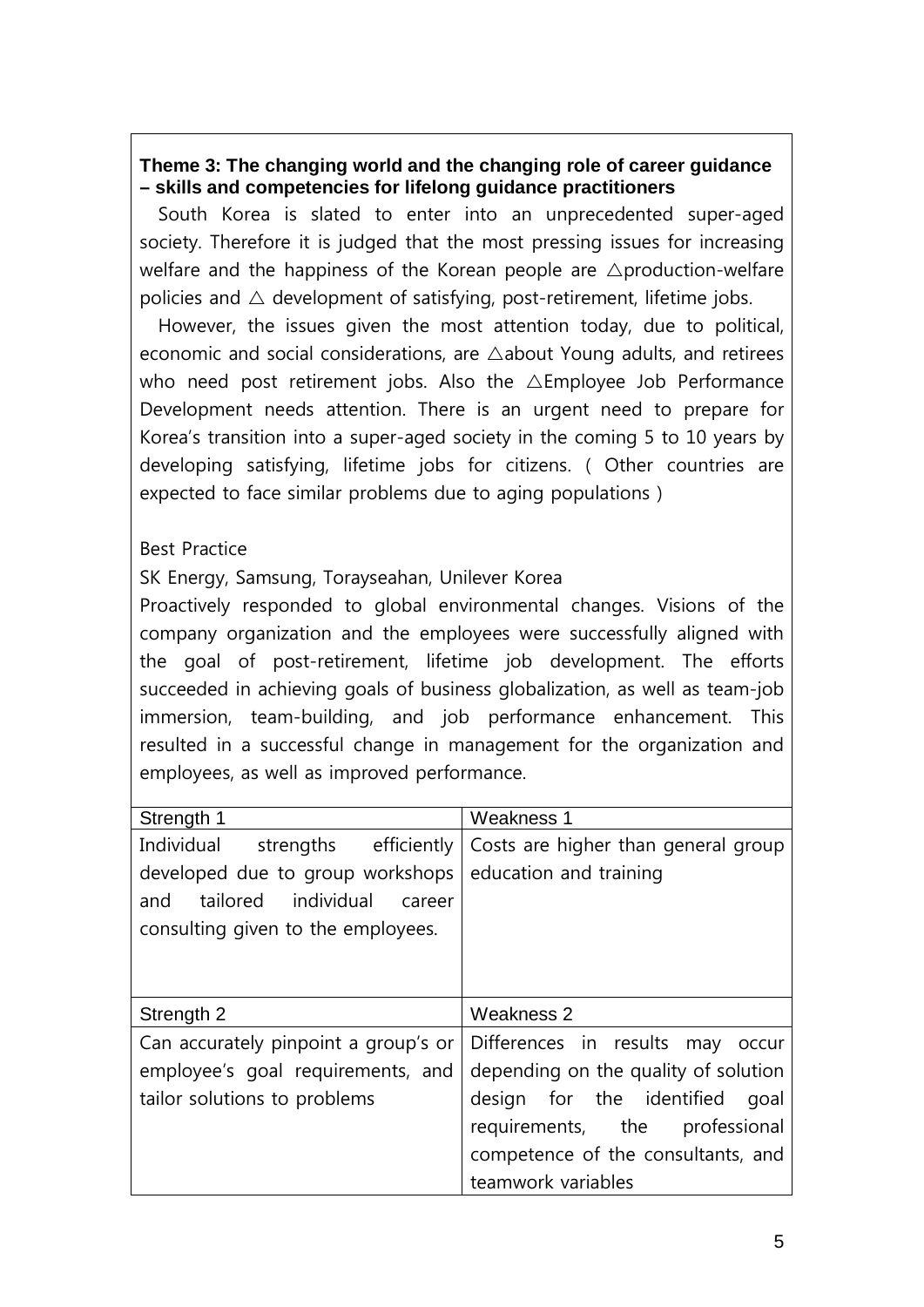#### **Theme 4: Evidence-based practice; evidence-based policies**

In the policy execution process, career service effects are important to policy beneficiaries. Several programs, including job creation, postretirement job development, women's job creation, young adults' career development and young adults' career path development programs are seeing positive policy effects, while other policies, notwithstanding the quality of the policy itself and its execution, fall short of providing real, identifiable benefits to their intended beneficiaries, the people. Such policies need improvement so that the intended benefits are more accessible.

## Example ; Outplacement

The government provided businesses with retiree business start-up and reemployment support costs, but small and medium businesses were especially slow to make effective use of this policy.

| Strength 1                         | <b>Weakness 1</b>                     |
|------------------------------------|---------------------------------------|
| Support employees with stable      | Key foreign-based consulting firms    |
| outplacement by supporting retiree | providing services are not            |
| business start-up and              | appropriate for Korean realities: low |
| reemployment                       | performances lead to                  |
|                                    | disappointment of employees,          |
|                                    | resulting in the minor usage of the   |
|                                    | policy                                |
|                                    |                                       |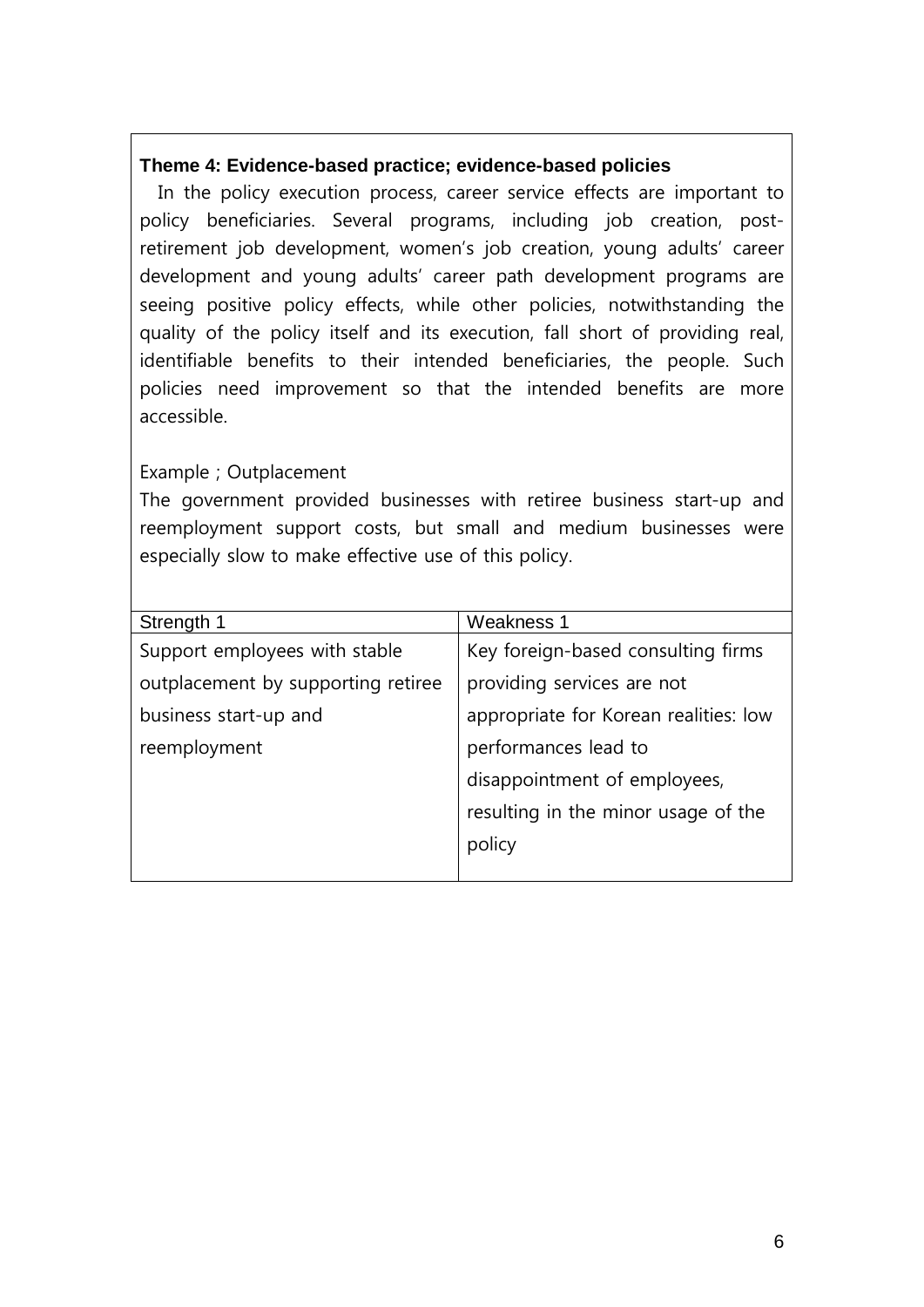| <b>Section 3</b> | Looking at the themes, prioritise them according to the most<br>important ones for your country team to explore further and<br>learn about at the symposium.<br>$(1 = most important - 4 = least important)$ |             |                            |   |   |
|------------------|--------------------------------------------------------------------------------------------------------------------------------------------------------------------------------------------------------------|-------------|----------------------------|---|---|
|                  | Political, economic and social<br>changes and the changing role of<br>career guidance and career<br>guidance policies                                                                                        | $\mathbf 1$ | Priority<br>$\mathcal{P}$  | 3 | 4 |
|                  | Lifelong guidance policy as a part<br>of integrated human resource<br>development policies - challenges<br>and opportunities                                                                                 | $1 \quad$   | Priority<br>$\overline{2}$ | 3 | 4 |
|                  | The changing world and the<br>changing role of career guidance<br>- skills and competencies for<br>lifelong guidance practitioners                                                                           | $\mathbf 1$ | Priority<br>$\overline{2}$ | 3 | 4 |
|                  | Evidence-based practice;<br>evidence-based policies                                                                                                                                                          | 1           | Priority<br>2 <sup>1</sup> | 3 | 4 |

**Section 4 Thinking about the themes, describe up to three high-level key public policy and/or practice initiatives currently being advanced or considered in your country (write no more than 100 words on each). If it is possible, please say to which of the themes each initiative is most closely linked.**

High-level key public policy/practice initiative 1

Proactively responding to global environmental changes

1. Organizational immersion, by aligning individual and organization-level

visions, to increase business competitive power

- 2. Team building, Increased Job Performance
- 3. Development of satisfying, post-retirement, lifetime jobs
- 4. Joint growth of organization and employees

Best Practice : SK Energy, Samsung, Torayseahan, Unilever Korea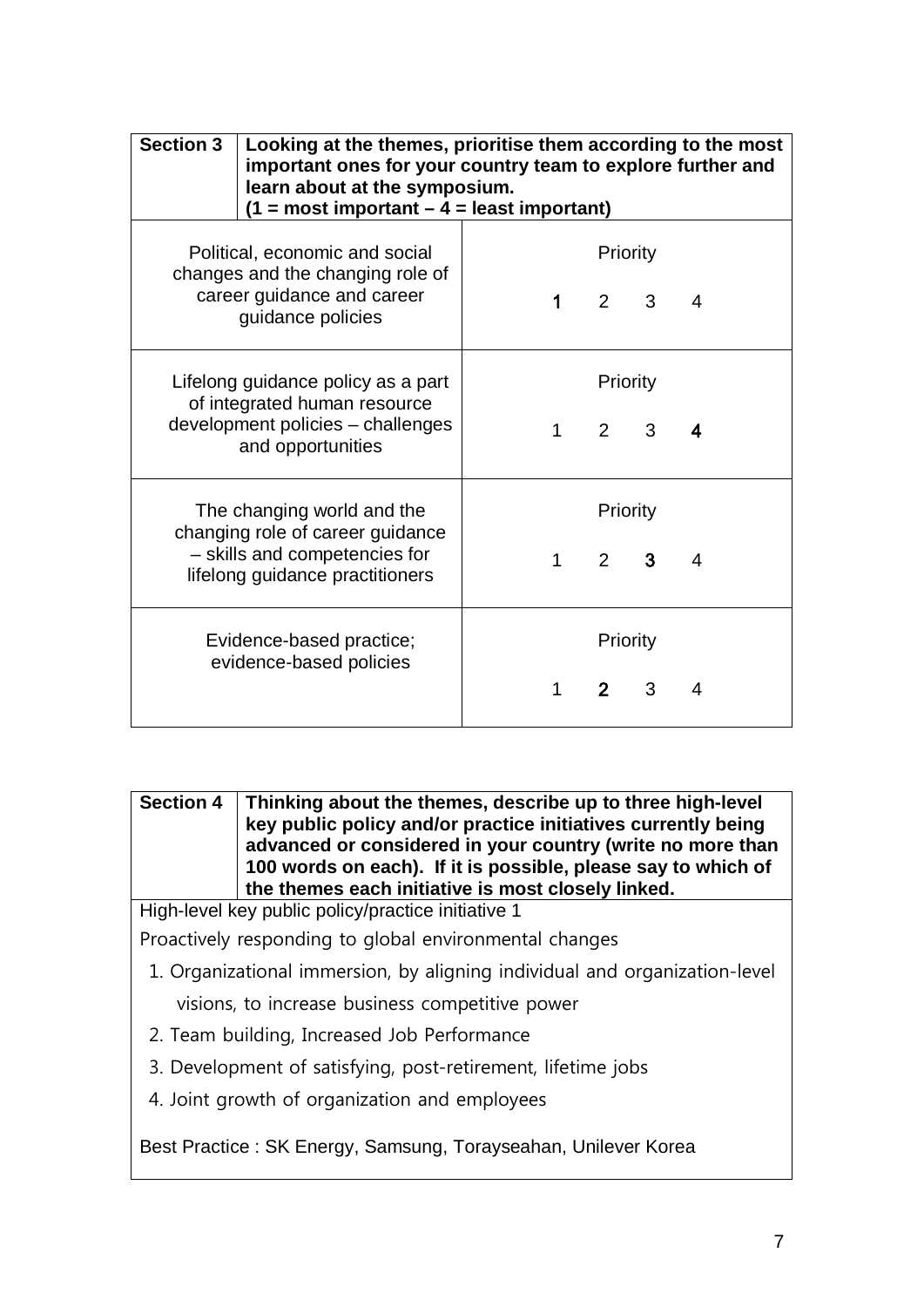Linked most closely to Theme …

High-level key public policy/practice initiative 2

Job Development Support and Career Transition (Integration service Onoff line)

Best Practice : Ministry of Employment and Labour Employment Stability Agency, Ministry of Gender Equality and Family New Work Centers, Women Resource Development Center, Ministry of Welfare Seniors' Center, Ministry of Patriots and Veterans Affairs Career Change Support Center, etc.